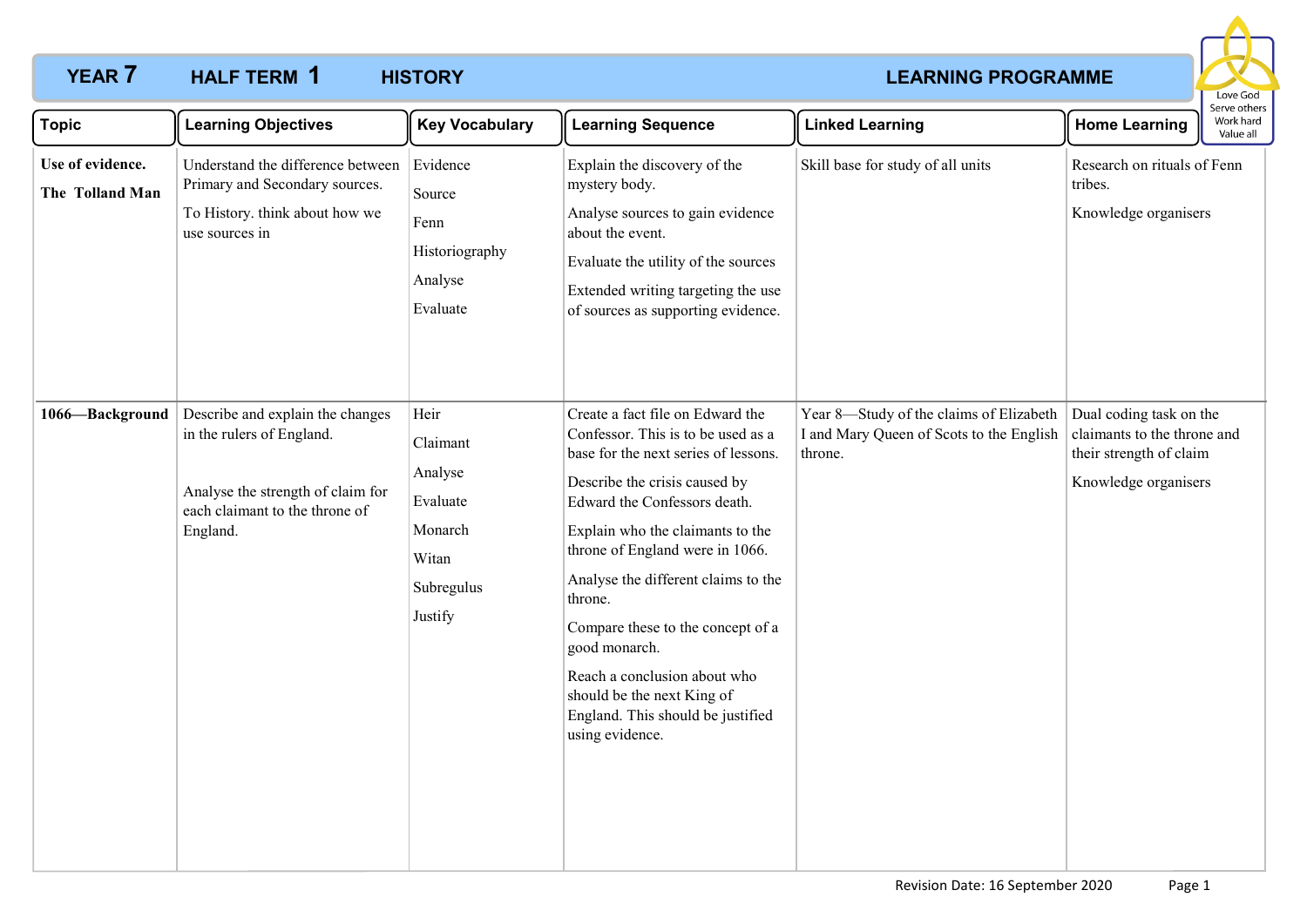## **YEAR 7 HALF TERM 1 HISTORY** *LEARNING PROGRAMME* **HALF TERM HISTORY 1**



| <b>Topic</b> | <b>Learning Objectives</b>                                                                                                                                  | <b>Key Vocabulary</b>                                               | <b>Learning Sequence</b>                                                                                                                                                                                                                              | <b>Linked Learning</b>                                                                                                              | <b>Home Learning</b>                                               | serve others<br>Work hard<br>Value all |
|--------------|-------------------------------------------------------------------------------------------------------------------------------------------------------------|---------------------------------------------------------------------|-------------------------------------------------------------------------------------------------------------------------------------------------------------------------------------------------------------------------------------------------------|-------------------------------------------------------------------------------------------------------------------------------------|--------------------------------------------------------------------|----------------------------------------|
| 1066-Battles | Explain and begin to analyse the<br>reasons for William's victory and<br>Harold's defeat<br>Justify opinion on the greatest<br>reason for William's victory | <b>Stamford Bridge</b><br>Hastings<br>Housecarls<br>Fyrd<br>Cavalry | Events and outcomes of the Battle<br>of Stamford Bridge<br>Events and outcomes of the Battle<br>of Hasting. Map work to tie these<br>two events together.<br>Analyse why William the<br>Conqueror won and the causes of<br>Harold Godwinson's defeat. | Year 9—cause and consequence of events Evidence the reasons for<br>that led to changes in power/governments<br>e.g. Rise of Hitler. | Williams victory-review of<br>work so far.<br>Knowledge organisers |                                        |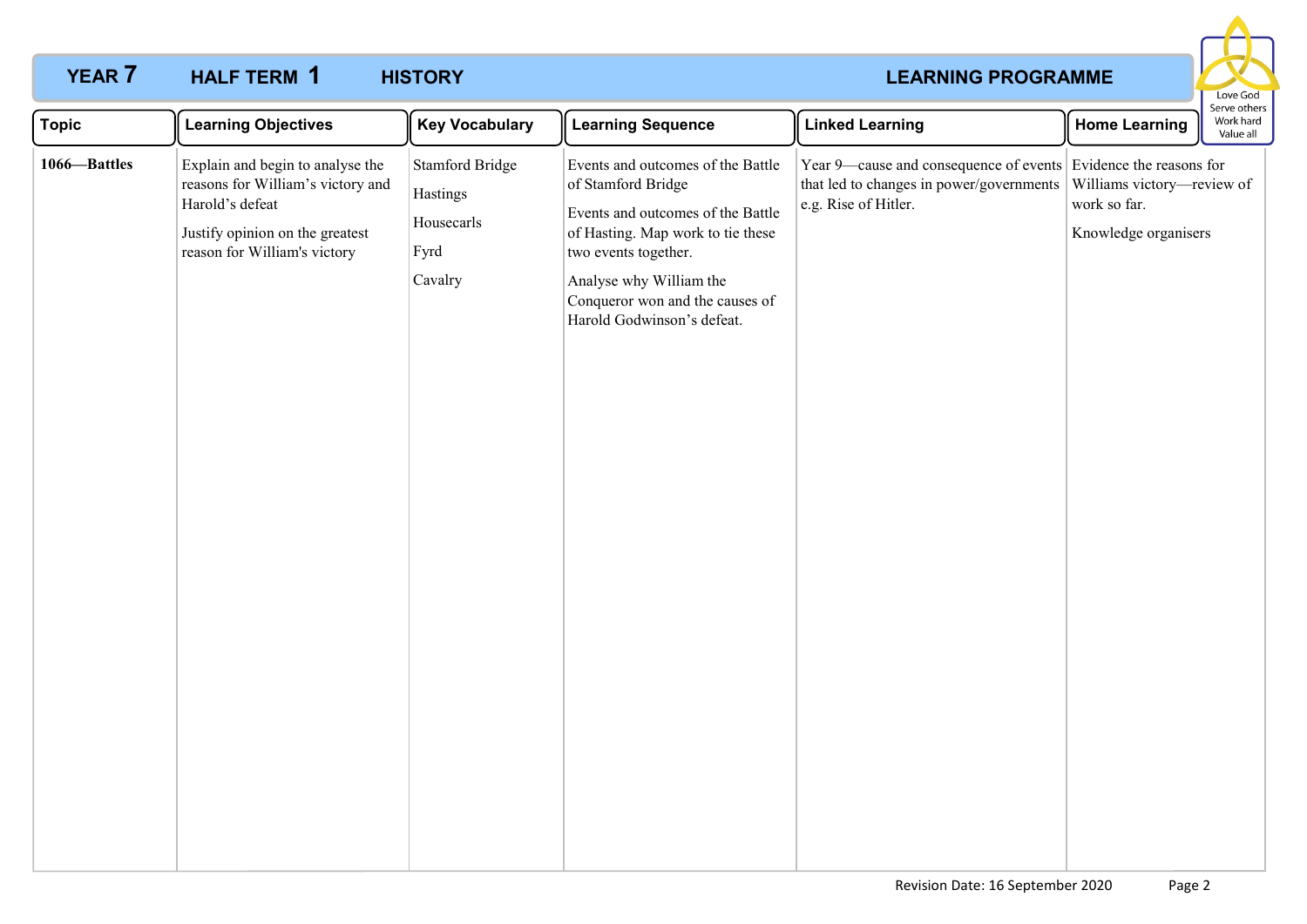# **YEAR 7 HALF TERM 2-3 HISTORY** *REARNING PROGRAMME* **HALF TERM HISTORY 2-3**



| <b>Topic</b>                                    | <b>Learning Objectives</b>                                                                                                               | <b>Key Vocabulary</b>                         | <b>Learning Sequence</b>                                                                                                                                                                                                | <b>Linked Learning</b>                                                                                        | <b>Home Learning</b>                                                                                                                     | serve others<br>Work hard<br>Value all |
|-------------------------------------------------|------------------------------------------------------------------------------------------------------------------------------------------|-----------------------------------------------|-------------------------------------------------------------------------------------------------------------------------------------------------------------------------------------------------------------------------|---------------------------------------------------------------------------------------------------------------|------------------------------------------------------------------------------------------------------------------------------------------|----------------------------------------|
| $1066 -$ The<br>Harrying of the<br><b>North</b> | Understand the impact of Harold's<br>death                                                                                               | Rebellion<br>Harrying                         | Explain the importance and impact<br>of Harold Godwinson's death<br>Describe the Harrying of the North                                                                                                                  | Year 8-The impact of Henry VIII's<br>Edward and Mary I's deaths and the<br>problems Elizabeth had as a result | Knowledge Organisers<br>Newspaper articles                                                                                               |                                        |
| 1066-the<br><b>Consolidation of</b><br>Power    | Understand the ways William<br>installed power in England<br>The Feudal System<br>The Domesday Book                                      | Feudal<br>Domesday                            | Describe the methods William used<br>to establish control in England<br>Explain how this helped William<br>control England<br>Analyse the effectiveness of each<br>method                                               | Year 9-the ways Hitler established a<br>police state                                                          | Assess the effectiveness of<br>William's attempts at<br>controlling England<br>Research the ways William<br>attempted to control England |                                        |
| 1066–Castles                                    | Understand why castles were built<br>Explore the development of castles<br>Analyse the developments of<br>warfare in relation to castles | Motte and Bailey<br>Keeps<br>Siege<br>Weapons | Describe the key features of the<br>castles<br>Explain the strengths ad<br>weaknesses of the castle designs<br>Evaluate the effectiveness of the<br>weapons, tactics of warfare when<br>attacking and defending castles | Year 8-methods Elizabeth I used to<br>control her population                                                  | Knowledge Organisers<br>Extra research about the ways<br>castles developed<br>Examination of the<br>effectiveness of the castles         |                                        |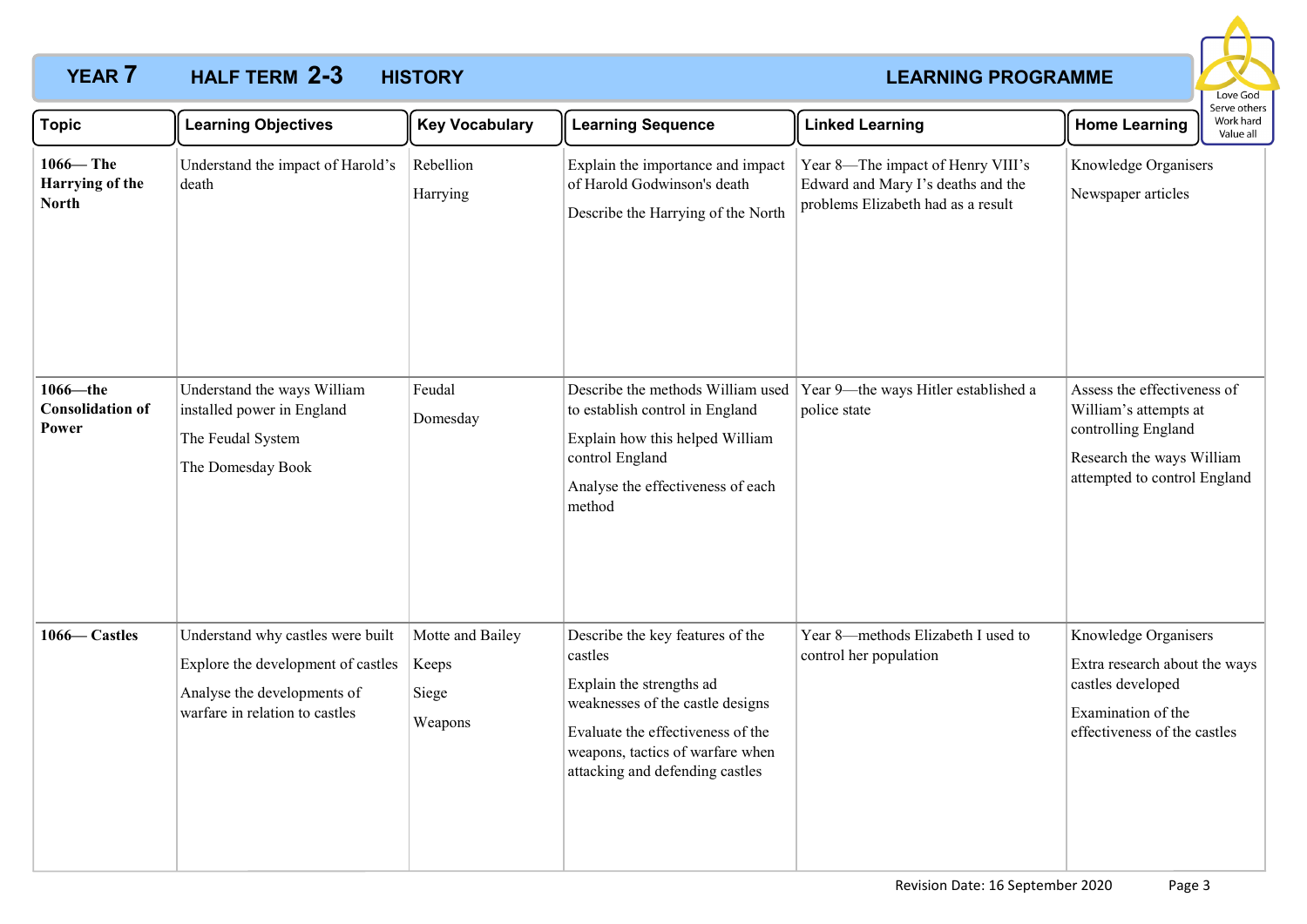## **YEAR 7 HALF TERM 4 HISTORY** *LEARNING PROGRAMME* **HALF TERM HISTORY 4**



| <b>Topic</b>                          | <b>Learning Objectives</b>                                                                                                                                                       | <b>Key Vocabulary</b>                               | <b>Learning Sequence</b>                                                                                                                                                                                                                                                                                  | <b>Linked Learning</b>                                                                                                                   | <b>Home Learning</b>                                                                                                                                                                                     | יכו יכ טנווכו.<br>Work hard<br>Value all |
|---------------------------------------|----------------------------------------------------------------------------------------------------------------------------------------------------------------------------------|-----------------------------------------------------|-----------------------------------------------------------------------------------------------------------------------------------------------------------------------------------------------------------------------------------------------------------------------------------------------------------|------------------------------------------------------------------------------------------------------------------------------------------|----------------------------------------------------------------------------------------------------------------------------------------------------------------------------------------------------------|------------------------------------------|
| Understanding<br><b>Medieval life</b> | Describe living conditions in<br>Medieval England<br>Explain why conditions were so<br>poor                                                                                      | Manor<br>Cobbles<br>Excrement<br>Sewers<br>Latrines | Use sources to compare living<br>conditions in medieval towns and<br>medieval villages<br>Reach a conclusion as to the overall<br>nature of living conditions, why<br>they were like that and why few<br>actions were taken to improve them                                                               | Year 9—the living conditions of people<br>in the Industrial Revolution<br>Year 10-The living conditions of people<br>in Medieval England | Knowledge Organisers<br>Extra research about the lives<br>of Medieval peasants<br>Dual coding tasks regarding<br>Medieval living conditions                                                              |                                          |
| <b>Medieval medicine</b>              | Understand what Medieval people<br>believed caused disease<br>Explain the treatments that<br>Medieval people used and why                                                        | Four Humours<br>Aristotle<br>Hippocrates            | Use sources to investigate what<br>Medieval people believed about<br>illness and disease<br>Explore the changes and continuity<br>regarding medical care<br>Evaluate the significance of the<br>Church within medicine<br>Describe the Four Humours<br>Explain why the Four Humours<br>was so significant | Year 10-The Medieval medical beliefs<br>at the time                                                                                      | Knowledge Organisers<br>Assess the effectiveness of<br>the treatments in Medieval<br>medicine<br>Assess the role played by the<br>Church in Medieval medicine                                            |                                          |
| <b>The Black Death</b>                | Explain what the Black Death was<br>(including symptoms)<br>Explain what people tried to do<br>about the disease<br>Analyse the impact of the Black<br>Death on Medieval society | <b>Buboes</b><br>Pneumonic<br><b>Bubonic</b>        | Describe the spread of the Black<br>Death<br>Explain the reasons and link the<br>medieval conditions to the spread<br>of the Black Death<br>Explore and investigate the impact<br>the Black Death had on Medieval<br>society                                                                              | Year 10-The treatment of the Black<br>Death                                                                                              | Knowledge Organisers<br>Extra research about the<br><b>Black Death</b><br>Dual coding tasks regarding<br>the Black Death.<br>Assess the significance of the<br><b>Black Death on medieval</b><br>society |                                          |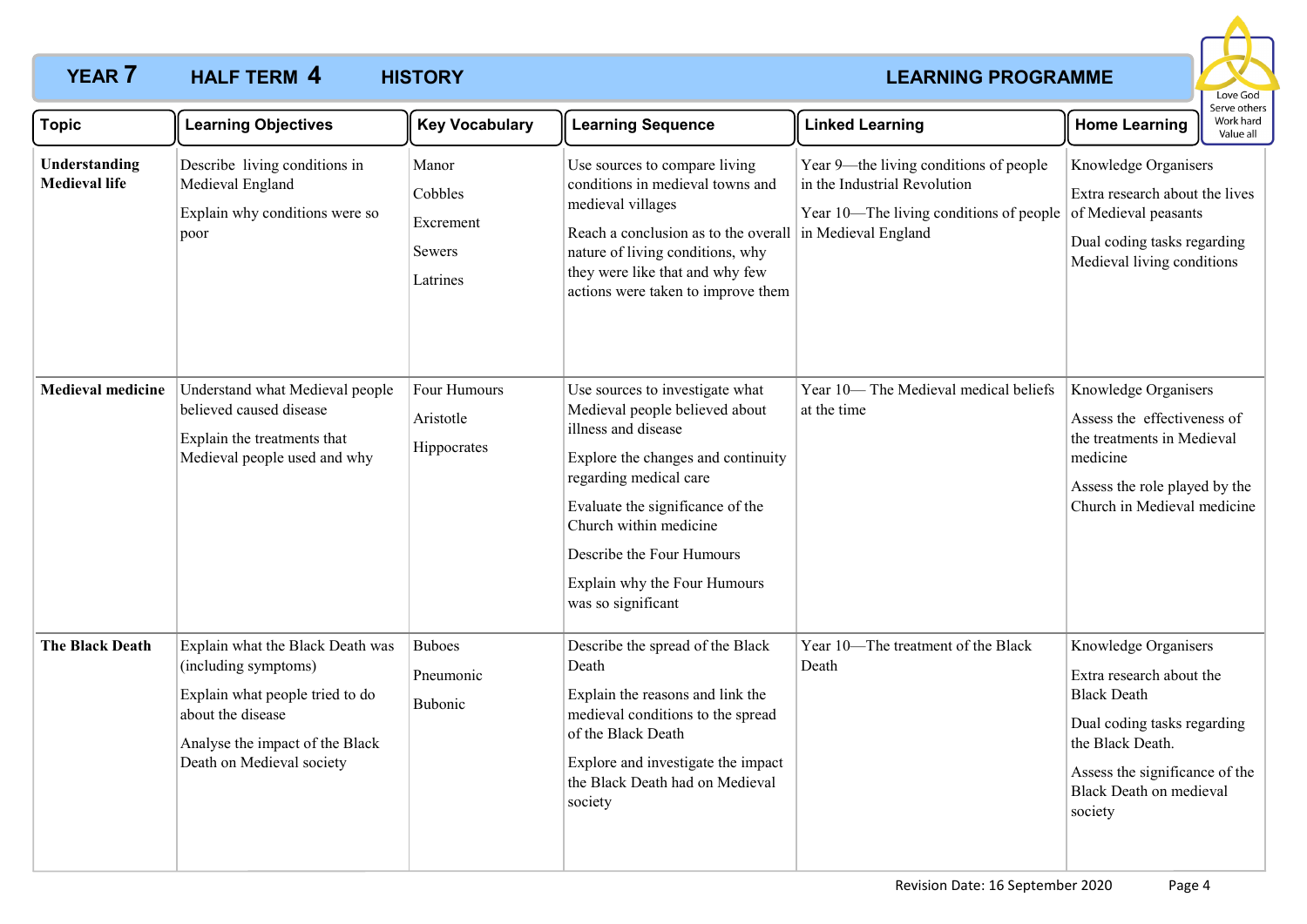## **YEAR 7 HALF TERM 5 HISTORY** *CONSTRUCTER AND EXAMPLE ARRIVE EXAMPLE ARRIVE EXAMPLE ARRIVER AND EXAMPLE ARRIVER* **HALF TERM HISTORY 5**



| <b>Topic</b>                              | <b>Learning Objectives</b>                                                                                                                                                                                              | <b>Key Vocabulary</b>                                      | <b>Learning Sequence</b>                                                                                                                                                                                                                                                                                                                                                                                                | <b>Linked Learning</b>                                         | <b>Home Learning</b>                                                                                                      | Work hard<br>Value all |  |
|-------------------------------------------|-------------------------------------------------------------------------------------------------------------------------------------------------------------------------------------------------------------------------|------------------------------------------------------------|-------------------------------------------------------------------------------------------------------------------------------------------------------------------------------------------------------------------------------------------------------------------------------------------------------------------------------------------------------------------------------------------------------------------------|----------------------------------------------------------------|---------------------------------------------------------------------------------------------------------------------------|------------------------|--|
| <b>Medieval Crime</b><br>and Punishment   | Explain the types of crime that<br>happened in Medieval England and<br>why they occurred<br>Explain how criminals were caught<br>Analyse and make a judgement on<br>the effectiveness of the capture and<br>punishment. | Curfew<br>Tithing<br>Watchmen<br>Hue and Cry<br>Constables | Link to living conditions to explain<br>why Medieval people may commit<br>crimes. Compare to modern day.<br>Retrieve information to explain the<br>crimes that took place, why and<br>what this tells us about Medieval<br>society.<br>Reach a conclusion about the<br>effectiveness of the ways Medieval<br>society dealt with criminals.                                                                              | Year 8-Jack the Ripper murders.                                | Knowledge organisers<br>Extended writing tasks<br>Further research into<br>medieval crime and<br>punishment               |                        |  |
| Understanding<br><b>Medieval Religion</b> | Explain the importance of religion<br>on Medieval society.<br>Understand the life of a Medieval<br>monk and their role in Medieval<br>society.<br>Analyse sources to investigate the<br>murder of Thomas Beckett.       | monk<br>Archbishop                                         | Use sources to infer the importance<br>of the church in Medieval society<br>Use sources to infer the what the<br>lives of monks were like and reach<br>a conclusion about their role in<br>society.<br>Evaluate the utility of the sources<br>in an investigation about the<br>murder of Thomas Beckett, in order<br>to reach a conclusion.<br>Extended writing targeting the use<br>of sources as supporting evidence. | Year 8 and GCSE-the importance of<br>religion in everyday life | Knowledge organisers<br>Extended writing tasks<br>Further research into religion,<br>Medieval monks and Thomas<br>Beckett |                        |  |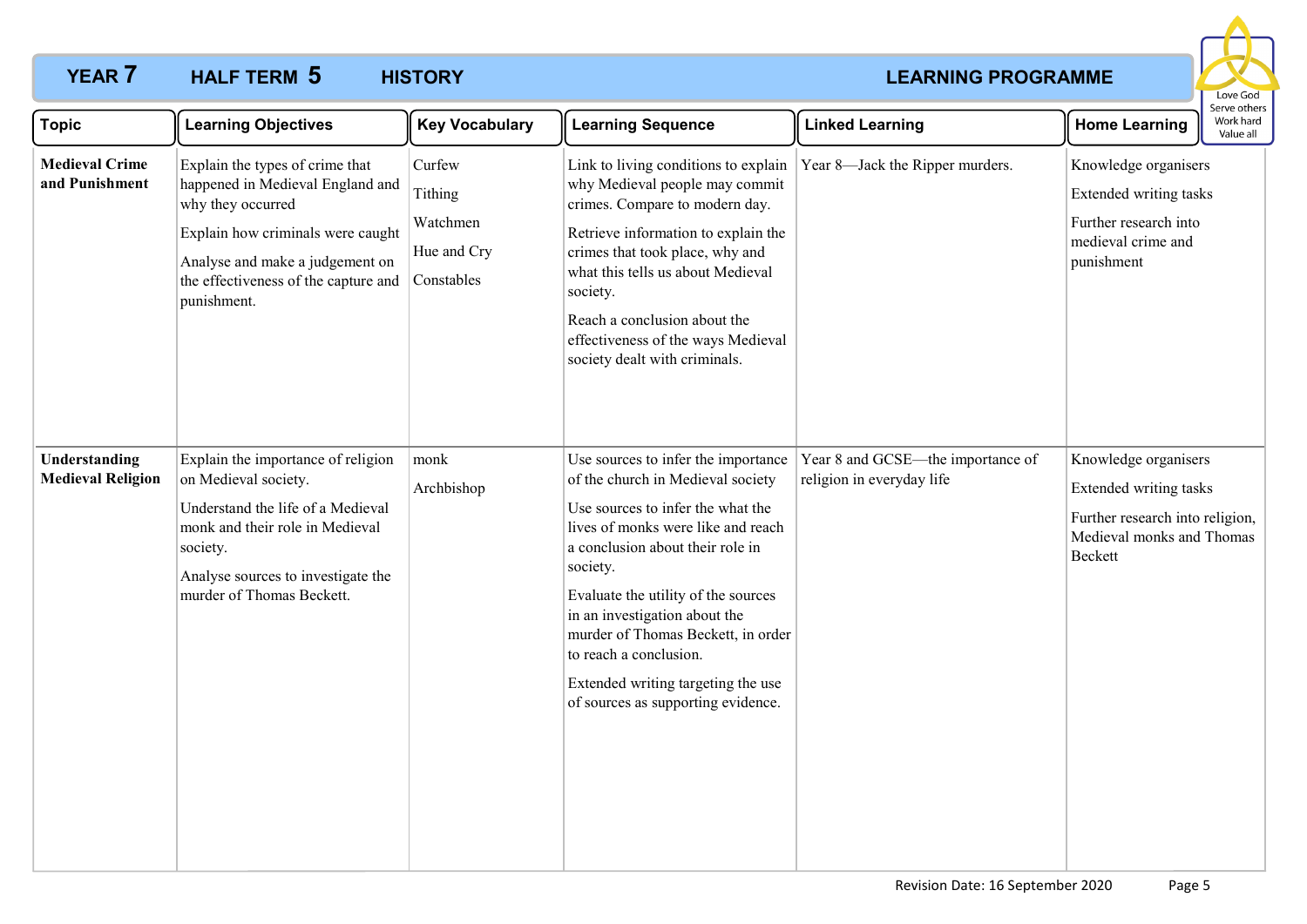## **YEAR 7 HALF TERM 5 HISTORY** *CONSTRUCTER AND EXAMPLE ARRIVE EXAMPLE ARRIVE EXAMPLE ARRIVER AND EXAMPLE ARRIVER* **HALF TERM HISTORY 5**



| <b>Topic</b>                                | <b>Learning Objectives</b>                                                                                                                              | <b>Key Vocabulary</b>                                                             | <b>Learning Sequence</b>                                                                                                                                                                                      | <b>Linked Learning</b>                                                                                     | Serve others<br>Work hard<br><b>Home Learning</b><br>Value all                                                                       |
|---------------------------------------------|---------------------------------------------------------------------------------------------------------------------------------------------------------|-----------------------------------------------------------------------------------|---------------------------------------------------------------------------------------------------------------------------------------------------------------------------------------------------------------|------------------------------------------------------------------------------------------------------------|--------------------------------------------------------------------------------------------------------------------------------------|
| <b>Becoming a</b><br><b>Medieval Knight</b> | Explain who Knights were, why<br>Knights were needed and how they<br>completed their training.<br>Make a judgement about why<br>Knights were important. | Chivalry<br>Knight<br>Noble<br>Page boy<br>Jousting<br>Tournament<br>Coat-of-arms | Define key terms and describe the<br>process of becoming a Knight.<br>Explain the importance of<br>becoming a Knight.<br>Analyse the importance of chivalry<br>and the role of Knights in Medieval<br>society | Year 9-Recruitment of soldiers in<br>WWI-a sense of duty and service to<br>their King and country and God. | Knowledge organisers<br>Creation of their own coat-of-<br>arms with application of<br>acquired understanding of<br>Medieval Knights. |